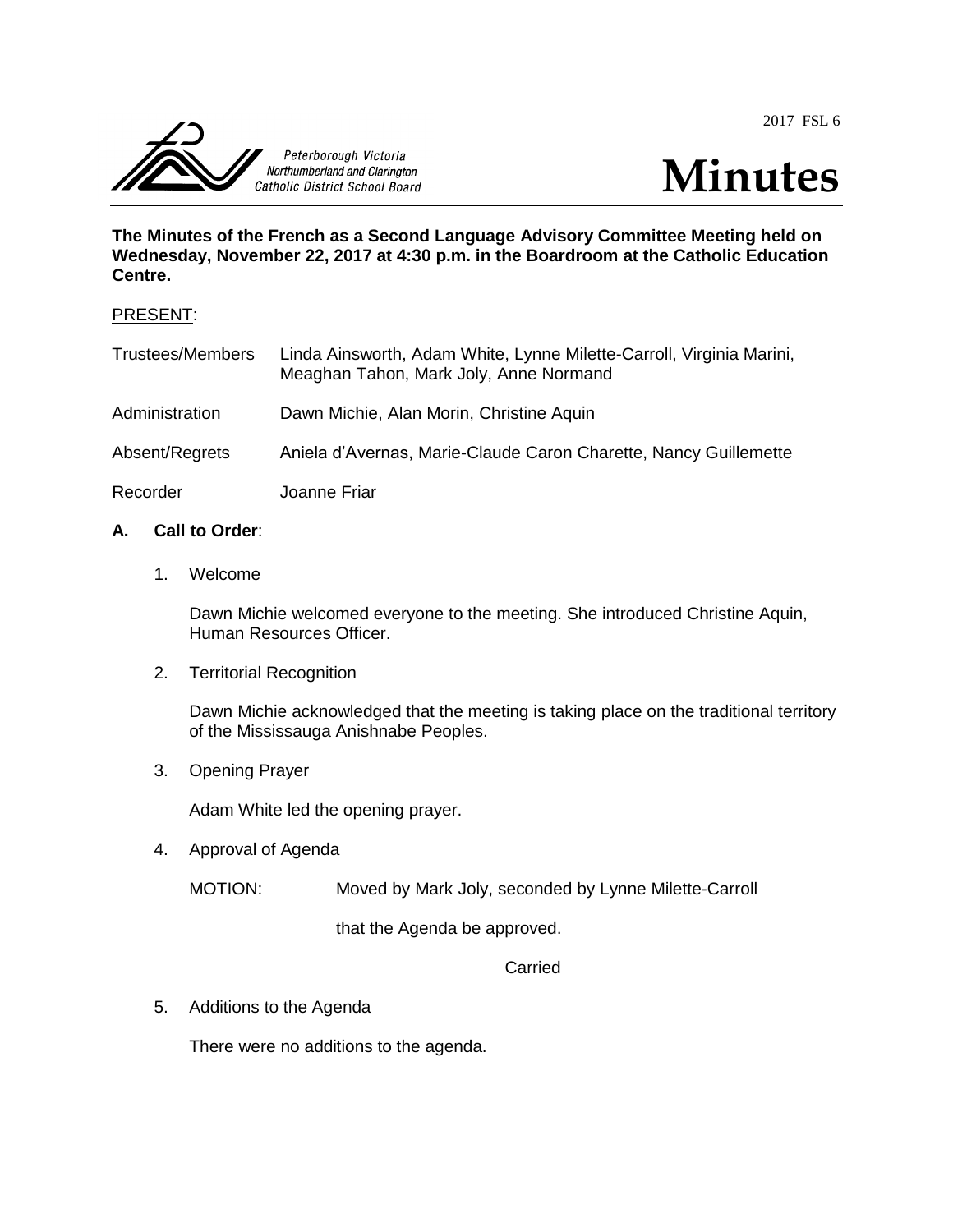6. Approval of the Minutes of the Meeting of April 12, 2017

MOTION: Moved by Adam White, seconded by Meaghan Tahon

that the Minutes of the Meeting of April 12, 2017 be approved.

**Carried** 

#### 7. Business Arising from the Minutes

Christine Aquin spoke to the challenges and successes of the recruitment of French teachers for the Board. There are ongoing recruitment efforts year round for Core French teachers, French Immersion teachers, and, French ECE's. Human Resource Department staff attend university and college job fairs to meet potential candidates and promote our Board. Ads are posted on the Board's website, social media and other recruitment media as needed. Every application received is reviewed and qualifications are considered.

Our Board is a desirable employer for teachers due to our reputation and our location, however, we are competing with every other board in Ontario for teachers. To assist in this process, the Board is in the process of hiring a Human Resources Recruiter who will be focusing on recruiting full-time.

Dawn Michie thanked Christine Aquin and the Human Resource staff for their great work in finding French teachers for our Board. She also thanked school principals who spend a lot of their of time attending job fairs on behalf of the Board, and, for interviewing potential candidates.

She asked Alan Morin to set up a google doc where committee members could gather suggestions for the hiring and retention process for French teachers. They were also invited to join a sub-committee of the Board that will meet with new Human Resource Recruiter and share these ideas.

The need to expand NTIP to provide additional support for French teachers was discussed. Alan Morin will follow up with Jen Wright on this.

#### **B. Discussion/Presentations**:

1. Voila Learning numbers and thoughts moving forward

Alan Morin reported that the subscription for this service has not been renewed for this school year. The cost for using this service along with the number of students who accessed it has been reviewed, and it has been determined the funding would be better applied to another area. Anne Normand noted that French homework can be difficult for some parents to assist their children with. Alan Morin will share resources for French teachers through a google doc that will assist them in what French homework should look like.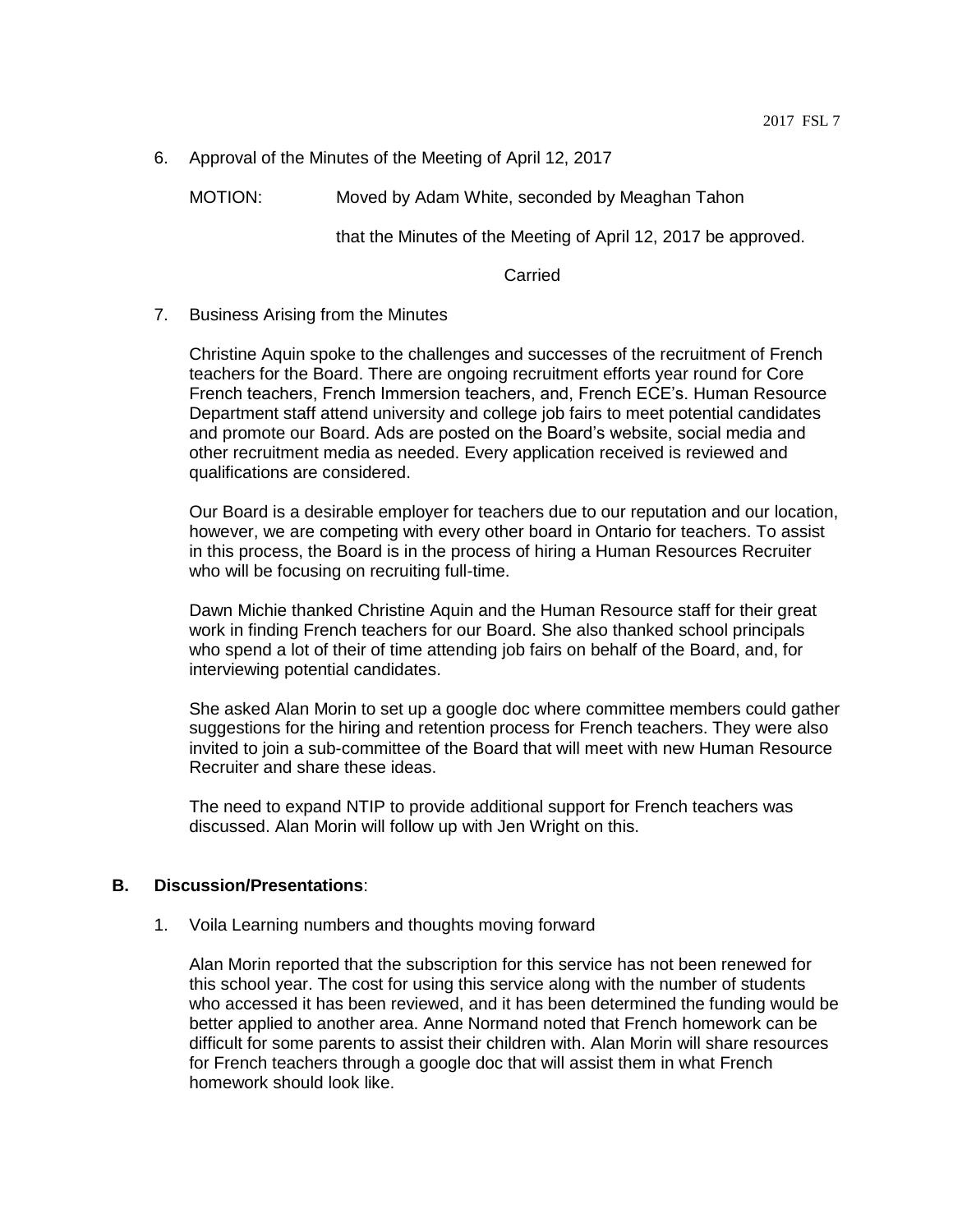2. New 3 Year FSL Framework due in December – breakout with feedback

Committee members broke into groups to come up with suggestions on what should be included in this framework. Moving forward, a sub-committee of the members will review the suggestions and finalize the plan for submission. The final plan will be brought back to the next meeting of the committee for discussion.

3. Deep Learning

Alan Morin spoke to the expanding new pedagogical practice around Deep Learning. French teachers are requesting support in this area and he has met with a couple of teachers individually. He plans to develop this practice formally and will call on committee members for their input. Once the practice has been developed, French teachers will be brought together for inservicing on it.

## **C. Information Items**:

1. FSL Allocation of Funds (Grants)

Alan Morin reported on the FSL budget for the 2017-18 school year. There is \$58,860 available for professional learning for staff, which includes CEFR professional learning. There is \$14,716 available for student learning opportunities. Each school has received just under \$500 for their own projects. Additional funding includes \$700 for CEFR provincial and regional activities, along with \$3000 for classroom resources.

2. Results from last year's DELF

Alan Morin shared the DELF results from last year. There were 28 participants from our schools who wrote the test (7 pilot project and 21 non-pilot project). 21 of these participants were testing at either a B1 or B2 level.

3. Plans for this year's DELF

This year there are 10 spots in the pilot (7 for French Immersion, 3 Core French). 30 students will be writing the DELF in May (the exact date has not yet been determined). This will be promoted heavily in the Core French stream this year.

4. Google Classroom/Sharing of Resources

Alan Morin is always looking at ways to share French resources with teachers. He directs teachers to this site, and, is planning to send out a memo that outlines all the professional learning resources that are available. He asked committee members to promote it out in the system as well. He will follow-up with Jen Wright on sharing it through NTIP.